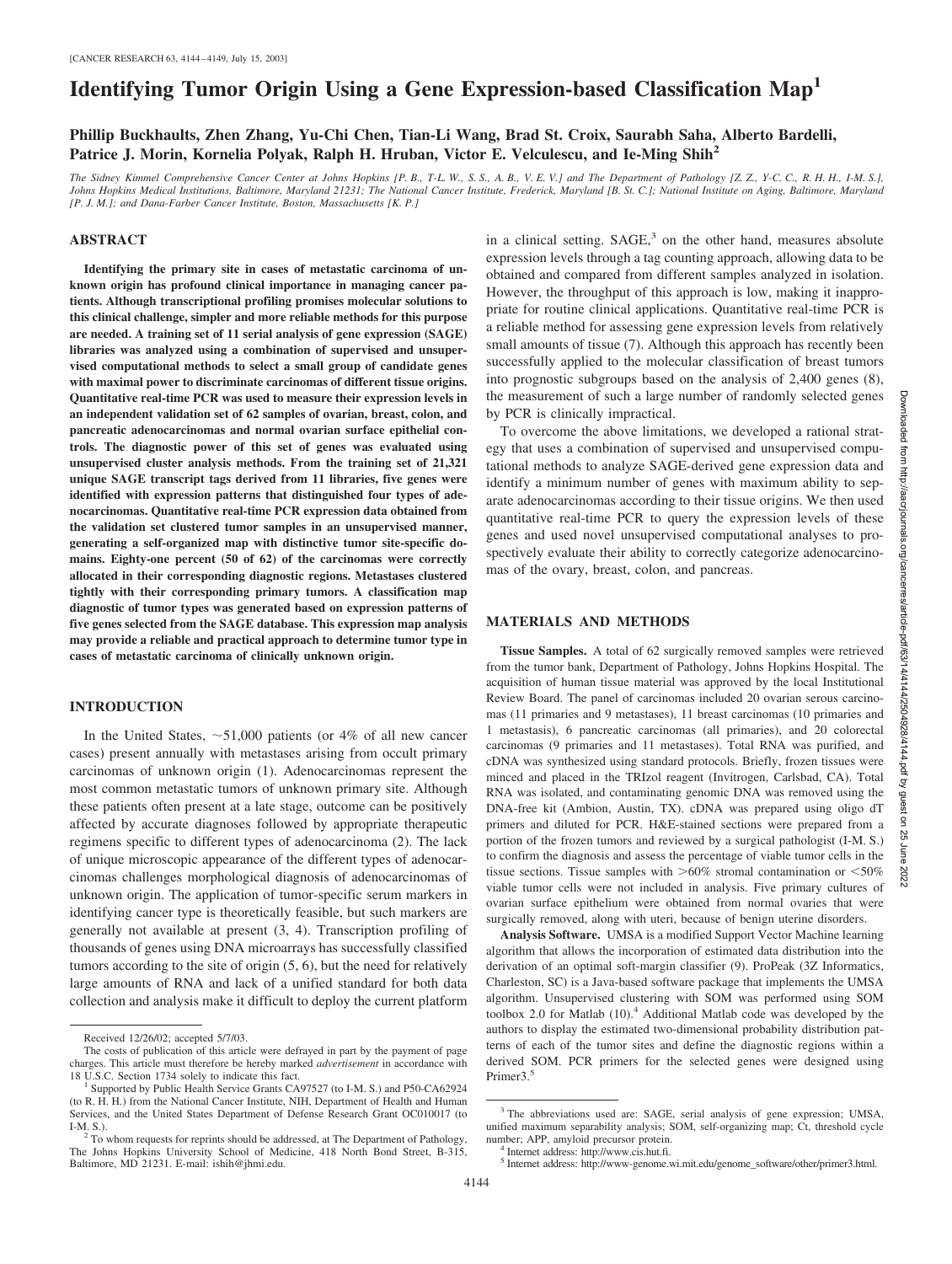**Tag Selection from the SAGE Database.** SAGE libraries were sequenced, and the resulting gene expression data were collated and warehoused as part of the Cancer Genome Anatomy Project public database for gene expression (11). The hematopoietic cell library was reported previously (12). Tags and their expression levels were retrieved from the Internet  $(12-17)$ .<sup>6</sup> Molecular information regarding the libraries analyzed, as well as the primary expression data, are available under the following ProbeSet ID numbers: Colon Cancer 1 (CoCa1) GSM756; Colon Cancer 2 (CoCa2) GSM755; Ovarian Cancer 1 (OvCa1) GSM735; Ovarian Cancer 2 (OvCa2) GSM736; Ovarian Cancer 3 (OvCa3) GSM737; Pancreatic Cancer 1 (PaCa1) GSM743; Pancreatic Cancer 2 (PaCa2) GSM744; Breast Cancer 1 (BrCa1) GSM670; Breast Cancer 1 Metastasis (BrCa1Met) GSM671; Breast Cancer 2 (BrCa2) GSM672; and Breast Cancer 2 Metastasis (BrCa2Met) GSM673. In the supervised selection process, the tags were first filtered to retain only those that were abundant (greater than eight tags/100,000 total tags) in tumors and absent in hematopoietic cells. Tag counts were subsequently analyzed by the UMSA algorithm in ProPeak to select several top-ranked tags for each of the four tumor sites according to their contribution in separating the specific carcinoma from the rest of the data. The resultant most informative tags were then subjected to unsupervised two-way hierarchical cluster analysis (centered correlation similarity metric with complete linkage clustering, no transformation or normalization; Ref.  $18$ <sup> $7$ </sup> to evaluate the site specificity of the tumor-associated groups of tags. The tags were matched to the Unigene database, and well-characterized genes were selected for PCR primer design and further analysis.

**Gene Expression.** Quantitative real-time PCR was performed to determine gene expression levels in a panel of 20 ovarian carcinomas (11 primaries and 9 metastases), 11 breast carcinomas (10 primaries and 1 metastasis), 6 pancreatic carcinomas (all primaries), 20 colorectal carcinomas (9 primaries and 11 metastases), and five normal ovarian surface epithelial cultures using the protocol described previously (19). Primers were designed for representative well-characterized candidate genes to test the performance in quantitative real-time PCR, and those containing robust and specific PCR products without detectable primer dimers were selected for analysis. Approximately 16 –100 ng of cDNA were included in the real-time PCR, which was performed using an iCycler, and Cts were obtained using the iCycler Optical system interface software (Bio-Rad Lab, Hercules, CA). Averages in the Ct of duplicate measurements were obtained. The results were expressed as the difference between the Ct of the diagnostic gene and Ct of a control gene (APP), for which expression is relatively constant among the SAGE libraries analyzed. In cases where no gene expression was observed, a cutoff Ct value of 45 cycles was used.

#### **RESULTS**

**Identification of Diagnostic Genes.** Analysis of SAGE libraries constructed from surgical samples of ovarian, breast, pancreatic, and colon adenocarcinomas identified a total of 21,321 unique SAGE tags that were observed two or more times (Fig. 1). To identify genes that were potential candidates for differential diagnosis of these tumor types, we selected tags that were highly expressed (eight or more occurrences/100,000 total tags) in one or more of the tumor samples. This resulted in the identification of 6,396 unique and highly expressed cancer-associated tags. To remove transcripts derived from hematopoietic infiltrates present in variable amounts in these tumors, we eliminated tags that were also present in a SAGE library constructed from tumor-derived, purified hematopoietic cells (12). As a result, a total of 3,747 unique, cancer-specific tags was obtained and subjected to further analysis.

UMSA (9) was used to identify a subset of genes that would provide the most discriminating differential gene expression information. The UMSA approach evaluates and ranks the contribution of each transcript tag toward the optimal separation of SAGE libraries derived from different tissues. Although we only analyzed four tumor sites, this UMSA approach can become valuable in analyzing SAGE



Downloaded from http://aacrjournals.org/cancerres/article-pdf/63/14/4144/2504928/4144.pdf by guest on 25 June 20220ownloaded from http://aacrjournals.org/cancerres/article-pdf/63/14/4142504928/4144.pdf by guest on

25

Fig. 1. Outline of data analysis. Tags were subjected to a combination of supervised and unsupervised selection algorithms. Expression levels of genes corresponding to informative transcript tags were measured by quantitative real-time PCR, and the expression data were used to identify tissue type in a test set of 62 clinical samples.

libraries obtained from many tissue sites in the future extended study. This analysis resulted in a total of 98 unique transcript tags including 15 tags for ovarian, 12 tags for colon, 13 tags for pancreatic, and 18 tags for breast carcinomas that were calculated to be most informative for tumor site-specific classification. This was corroborated by a two-way hierarchical cluster analysis of both tumors and tags based on the expression levels of this reduced number of tags. This relatively small subset of transcript tags  $(< 0.5\%$  of all tags) was sufficient to correctly cluster the SAGE libraries into groups of similar tissue origins (Fig. 2, horizontal tree). Additionally, tags clustered into nodes of similar expression patterns and had clearly visible associations with the above carcinomas arising from different tissue types (Fig. 2, vertical tree). The tags were matched to the Unigene database,<sup>8</sup> and three well-characterized genes from each node were randomly selected to evaluate their performance in quantitative real-time PCR. Five of these genes showed robust and specific PCR products without detectable primer dimer formation and were further analyzed for their diagnostic potential (Table 1). The selection of these five genes from the candidate pool was arbitrary and driven by technical limitations (*i.e.,* capacity and success of real-time PCR). Most tags present in the pancreatic cluster did not match known genes and were not pursued

<sup>6</sup> Internet address: http://www.ncbi.nlm.nih.gov/SAGE/.

<sup>7</sup> Internet address: http://rana.lbl.gov/EisenSoftware.htm. <sup>8</sup> Internet address: http://www.ncbi.nlm.nih.gov/UniGene/.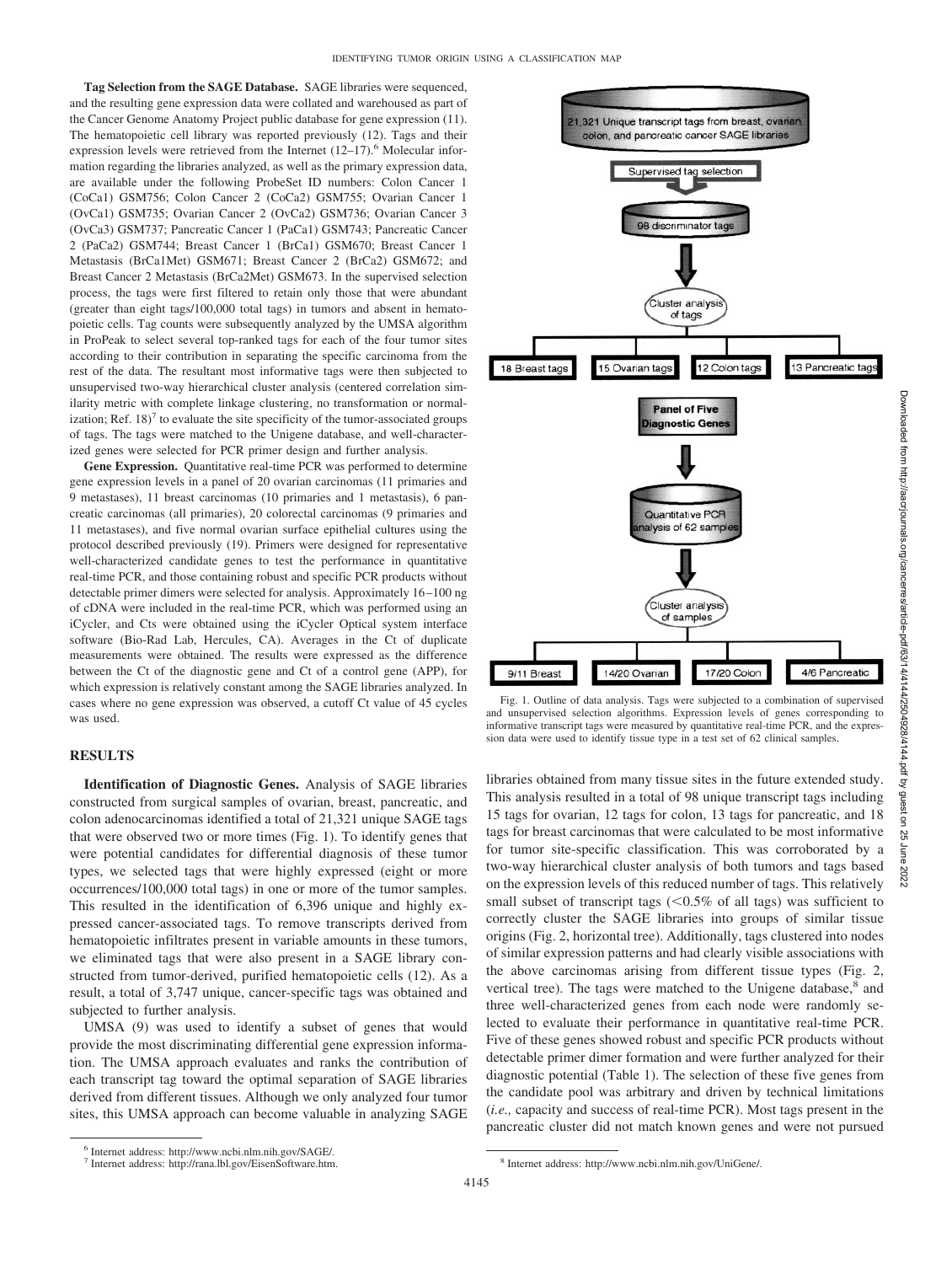

Fig. 2. Cluster analysis and identification of diagnostic tags. The most informative 98 tags (vertical tree) were subjected to two-way hierarchical cluster analysis with different SAGE libraries (horizontal tree) as the training set. Seventy-one cancer type-specific tags are identified and include 15 tags for ovarian, 12 tags for colon, 16 tags for pancreatic, and 28 tags for breast carcinomas. A total of five genes with their tag sequences bolded were selected for real-time PCR. *PaCa,* primary pancreatic carcinoma; *OvCa,* primary ovarian carcinoma; *BrCa,* primary breast carcinoma; *BrMt,* breast carcinoma metastases.

further. Among all of the genes analyzed in the SAGE libraries, APP (Unigene ID 177486) demonstrated a relatively constant expression level and was selected as the control for subsequent expression analyses.

**Validation of Diagnostic Genes.** To prospectively evaluate their diagnostic power, the expression levels of the five genes selected from the above training set were evaluated by quantitative real-time PCR in a separate set of 62 samples of breast, colon, ovarian, and pancreatic primary carcinomas and metastases and normal ovarian surface epithelium. Ct differences between each diagnostic gene and the control gene (APP) were calculated, and the expression data obtained from this validation set were subjected to unsupervised hierarchical cluster analysis. This analysis was able to correctly classify 44 of 62 samples according to their sites of origin (Fig. 3). A pancreatic cluster was not evident by this analysis. With a sensitivity of 71% (44 of 62), real-time PCR results clearly validated the diagnostic genes' ability to classify different types of adenocarcinomas

In an attempt to improve the resolving power of the expression data, and display results in terms of diagnostic probability, an unsupervised two-dimensional SOM analysis of the quantitative real-time PCR data was performed (10). As shown in Fig. 4, each of the five genes demonstrated a gradient in expression levels with the highest expression present in certain types of cancers. For practical application of this analysis, we generated a two-dimensional gene expression-based classification map according to different cancer types (Fig. 5). Most adenocarcinomas clustered within their well-defined map districts bounded by iso-probability curves. This type of analysis allowed for a rapid visual assessment of the probabilities of each cancer diagnosis. Based on our computational analysis, most of the probability maps demonstrated a single diagnostic domain with the exception of the breast carcinoma probability map, which exhibited two diagnostic domains. By integrating the spatial distribution patterns of these five individual estimated tissue type cancer probability maps, a combined classification map was established (Fig. 5, right bottom corner) with borders between the domains determined by maximizing the overall sensitivity for all diagnostic domains. This allowed categorization of the adenocarcinomas and normal samples into their specific domains with a sensitivity of 80.6% (50 of 62). Metastases clustered tightly with their corresponding primary tumors. In the ovarian cancer probability map, all ovarian cancer specimens were of serous types, the most common type of ovarian cancer, with the exception of two specimens, which were located outside the border of the ovarian cancer diagnostic domain. Histologically, both cases were retrospectively found to be unusual nonserous subtypes of ovarian cancer (20).

### **DISCUSSION**

The results described above demonstrate that expression analysis of a small set of genes can reliably discriminate adenocarcinomas of different tissue origins. These findings suggest that gene expressionbased probability maps composed of spatial domains computed by the expression patterns of a few informative genes can provide a molecular platform to predict adenocarcinoma of clinically unknown origin. It is noteworthy that the expression patterns of several genes selected by this computational process have been observed previously by other methods to be relatively tissue specific for certain types of carcinomas, *e.g.,* MUC16 has been recently identified as the gene encoding the CA125 antigen (21, 22), which has long been known as an ovarian cancer-associated marker and routinely used to monitor the response of therapy and detect tumor recurrence in ovarian cancer patients (20). Additionally, ceruloplasmin and SLPI have been reported among the most highly up-regulated markers in ovarian carcinoma (13). Similar to a previous report (23), our finding supports the utility of the SAGE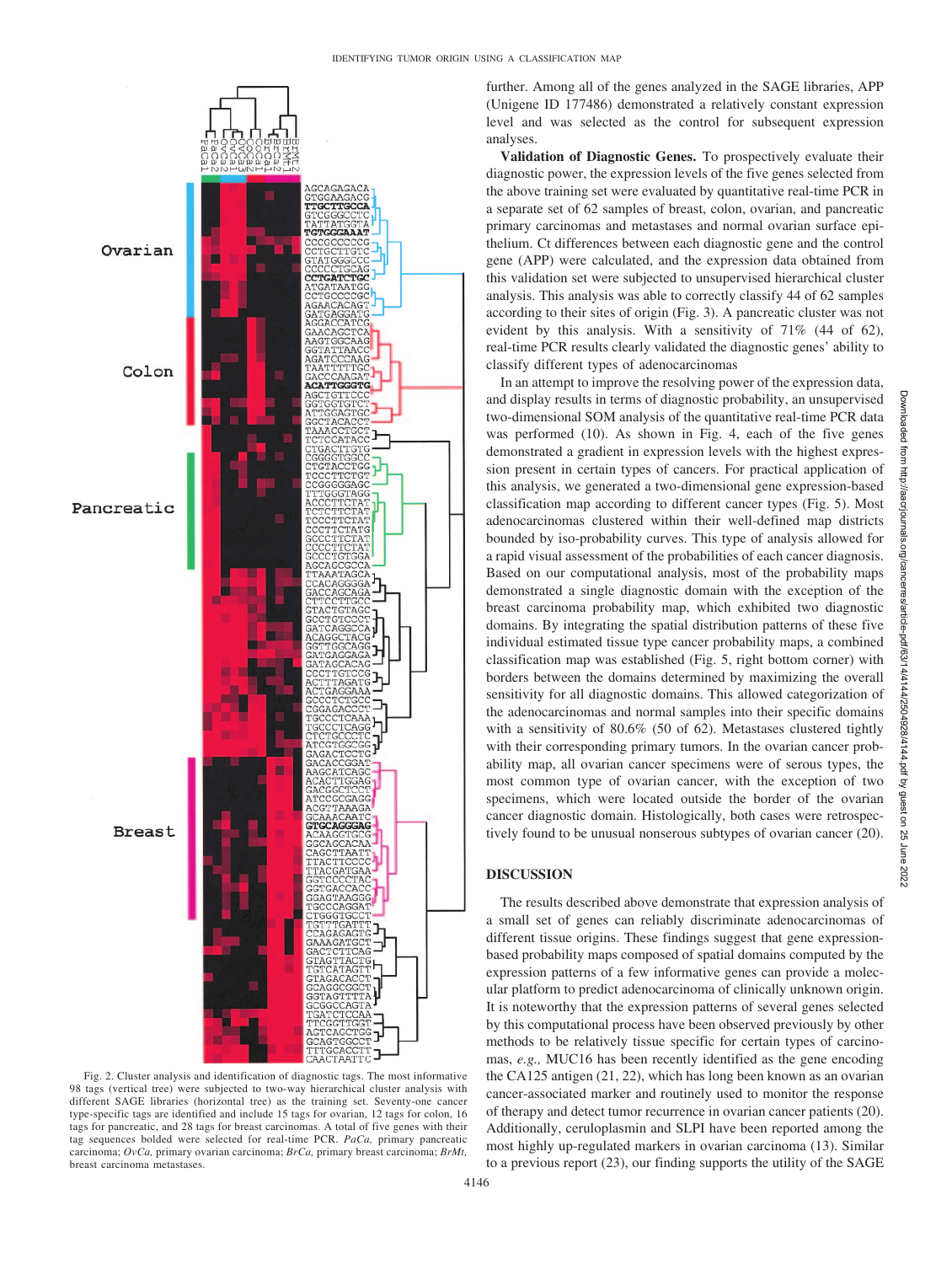Table 1 *Panel of diagnostic genes*

|               |                   |             |                   | Transcript tag counts from cancer SAGE libraries <sup>a</sup> |              |       |        |          |       |          |                   |                       |       |                    |
|---------------|-------------------|-------------|-------------------|---------------------------------------------------------------|--------------|-------|--------|----------|-------|----------|-------------------|-----------------------|-------|--------------------|
| Category      | SAGE tag          | Unigene no. | Gene              | CoCal                                                         | CoCa2        | OvCa1 | OvCa2  | OvCa3    | BrCa1 | BrCa1MET | BrCa <sub>2</sub> | BrCa <sub>2</sub> MET | PaCal | PaCa2 <sup>b</sup> |
| Colon         | <b>ACATTGGGTG</b> | 351719      | FABP1             | 56                                                            | $22^{\circ}$ |       |        | $\Omega$ |       |          |                   |                       |       |                    |
| Ovarian       | <b>TTGCTTGCCA</b> | 296634      | CР                |                                                               |              | 23    | $^{4}$ | 12       |       |          |                   |                       |       |                    |
| Ovarian       | <b>CCTGATCTGC</b> | 98502       | MUC <sub>16</sub> |                                                               |              | 28    | 14     | 12       |       |          |                   |                       |       |                    |
| Ovarian       | <b>TGTGGGAAAT</b> | 251754      | <b>SLPI</b>       |                                                               |              | 34    | 62     | 143      |       |          |                   |                       |       |                    |
| <b>Breast</b> | GTGCAGGGAG        | 79414       | <b>PDEF</b>       |                                                               |              |       |        | $\Omega$ | 61    | 63       | 58                | 44                    |       |                    |
| Control       | <b>GTGAAACCCC</b> | 177486      | APP               | 681                                                           | 834          | 508   | 381    | 387      | 269   | 213      | 546               | 415                   | 681   | 562                |

*<sup>a</sup>* Normalized to 100,000 total tags.

*<sup>b</sup>* CoCa, colon cancer; OvCa, ovarian cancer; BrCa, breast cancer; PaCa, pancreatic cancer; BrCaMET, breast cancer metastasis.

database and robustness of our computational methods in identifying candidate genes for validation. Among those tumor samples that failed to cluster into their diagnostic domains, two ovarian carcinomas were retrospectively found to be nonserous subtypes. This result suggests that our method could be used to define histological subtypes within a tumor type.

As compared with the global transcriptional profiling that analyzes thousands of genes, our reductionist approach, deploying a twodimensional, expression-based classification map based on a few highly informative genes, has several advantages in determining the origin of a metastatic carcinoma of clinically unknown primary: (*a*) only a relatively small amount of tissue material is required. This feature is particularly attractive because minimally invasive techniques such as small biopsies using fine needle, endoscope, and laparoscope approaches are frequently used; (*b*) by reducing thousands of genes to a limited set of informative genes, the background noise introduced by the vast majority of irrelevant genes can be minimized, and the information gained from each sample is maximized. A similar approach has been shown effective in a specialized cDNA array with only hundreds of genes (24). Accordingly, sensitivity can be improved using this approach; (*c*) quantitative real-time PCR has become a reliable assay without the need for sophisticated instrumentation (7). In contrast to DNA array hybridization and SAGE, the assays can be performed in a shorter period of time  $(\sim 5 h)$ at low cost; and (*d*) although bioinformatics tools have recently been applied to microarray data and shown utility in predicting both cancer

Fig. 3. Hierarchical cluster analysis of gene expression in a validation set of 62 carcinoma specimens. Quantitative real-time PCR data were evaluated using unsupervised hierarchical cluster analysis. Forty of 50 colon, ovarian, and breast carcinomas cluster to their site of origin. Four of five normal ovarian surface epithelial controls also clustered. No pancreatic cluster was observed. *P,* pancreatic carcinoma; *O,* ovarian carcinoma; *C,* colon carcinoma; *B,* breast carcinoma; *N,* normal

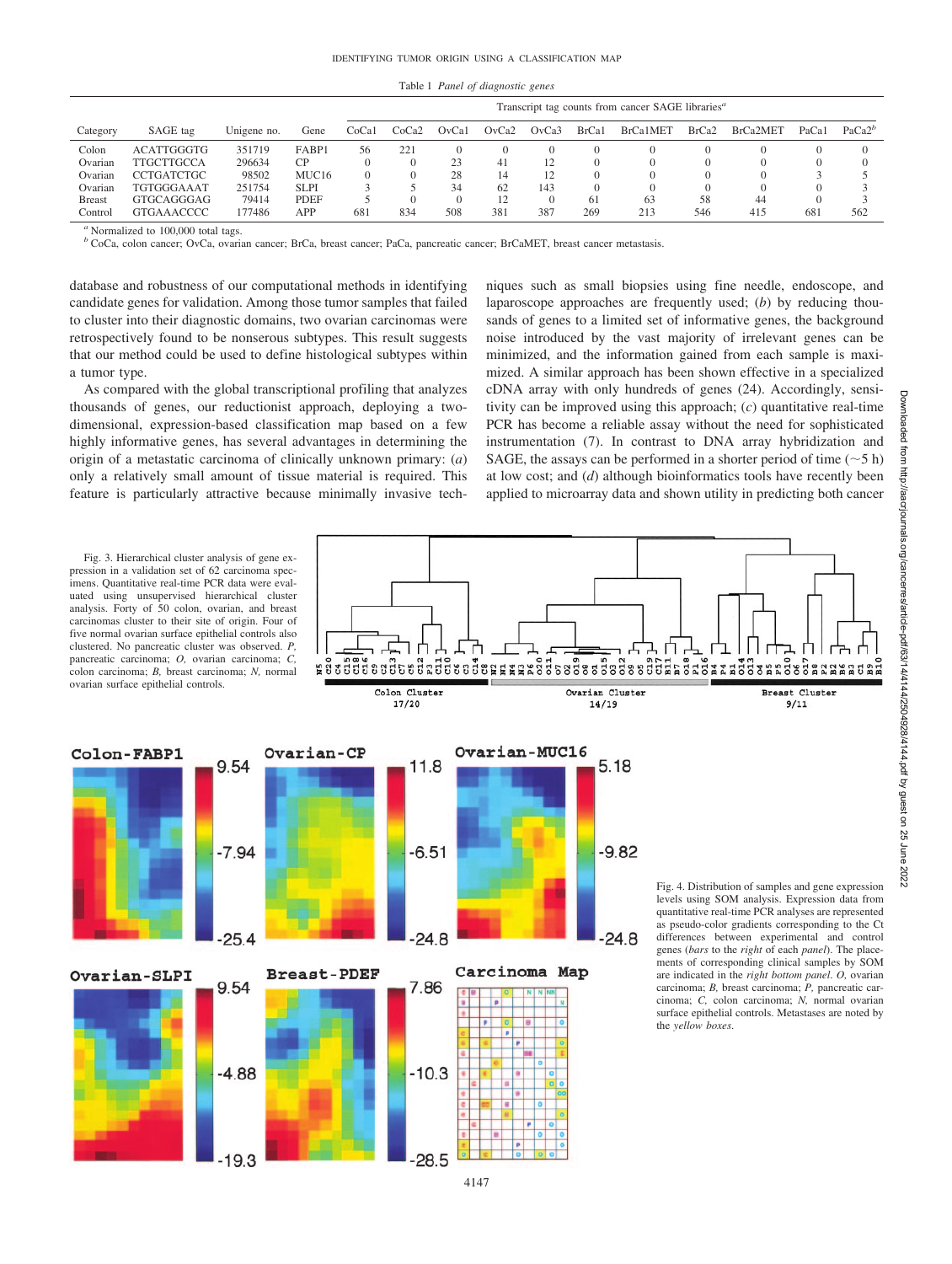**BrCa** 

PanCa



Fig. 5. Expression-based classification map for primary site determination. A probability surface shown as a pseudo-color map was estimated for each cancer type, and individual clinical samples were projected onto the map according to their positions by SOM. The highest probability (*1*) is shown in *red* and lowest (*0*) in *blue*. Iso-probability curves for all carcinoma types are outlined. The landscape of the integrated classification map from the five individual tissue-type probability maps is shown in the *right bottom panel*. The borders were generated along the contiguous saddle points, which represent equal probability between neighboring domains, and maximize the diagnostic sensitivity for all five tissue types. *P,* pancreatic carcinoma; *O,* ovarian carcinoma; *C,* colon carcinoma; *B,* breast carcinoma; *N,* normal ovarian surface epithelial controls. Metastases are noted in the *lighter shaded boxes*.

diagnosis (25) and outcome (26), our computational modeling of expression data through a surface probability map provides a quantitative appreciation of the probability of tissue origin in the tested sample. The results of this cancer classification map in combination with clinical profiles, including patients' demography, the prevalencespecific cancer types, and other clinical parameters, could be clinically useful in determining the cancer origin from unknown primary.

In conclusion, this report provides evidence that a gene expressionbased probability map could prove to be a powerful tool aiding the diagnosis of metastatic carcinomas of unknown origin. However, before this approach becomes a practical cancer diagnostic tool, several issues need to be addressed. In this study, the sensitivity in differentiating various types of samples was 80.6%. Sensitivity might be improved in the following ways. Additional gene markers from the candidate list of SAGE tags (Fig. 2) can be tested to determine whether either can be increased over that obtained from the current selected genes. Our approach can also be used in conjunction with emerging protein or peptide markers that are relatively tissue specific, yet are of suboptimal sensitivity or specificity. Although this report only included four major cancer types to demonstrate the feasibility of this method, it would be important to extend our approach to a larger set of samples from a wide variety of common cancer types and generate a more comprehensive cancer diagnostic map. Finally, a more precise landscape of the probabilities and classification map will evolve as more samples are analyzed.

### **ACKNOWLEDGMENTS**

We thank Drs. K. Kinzler and B. Vogelstein and the members of The Molecular Genetics laboratory, Johns Hopkins Oncology Center, for their critical comments.

#### **REFERENCES**

4148

- 1. ACS Cancer Facts & Figures 2001: American Cancer Society, 2001.
- 2. Hillen, H. F. Unknown primary tumours. Postgrad. Med. J., *76:* 690 693, 2000.
- 3. Milovic, M., Popov, I., and Jelic, S. Tumor markers in metastatic disease from cancer of unknown primary origin. Med. Sci. Monit., *8:* MT25–MT30, 2002.
- 4. Diamandis, E. P., Fritsche, H. A., Lilja, H., Chan, D. W., and Schwartz, D. R. (eds.). Tumor Markers: Physiology, Pathobiology, Technology and Clinical Applications. Washington, DC: AACC Press, 2002.
- 5. Ramaswamy, S., Tamayo, P., Rifkin, R., Mukherjee, S., Yeang, C. H., Angelo, M., Ladd, C., Reich, M., Latulippe, E., Mesirov, J. P., Poggio, T., Gerald, W., Loda, M., Lander, E. S., and Golub, T. R. Multiclass cancer diagnosis using tumor gene expression signatures. Proc. Natl. Acad. Sci. USA, *98:* 15149 –15154, 2001.
- 6. Yeang, C. H., Ramaswamy, S., Tamayo, P., Mukherjee, S., Rifkin, R. M., Angelo, M., Reich, M., Lander, E., Mesirov, J., and Golub, T. Molecular classification of multiple tumor types. Bioinformatics, *17:* S316 –S322, 2001.
- 7. Freeman, W. M., Walker, S. J., and Vrana, K. E. Quantitative RT-PCR: pitfalls and potential. Biotechniques, *26:* 112–122, 115–124, 1999.
- 8. Iwao, K., Matoba, R., Ueno, N., Ando, A., Miyoshi, Y., Matsubara, K., Noguchi, S., and Kato, K. Molecular classification of primary breast tumors possessing distinct prognostic properties. Hum. Mol. Genet., *11:* 199 –206, 2002.
- 9. Zhang, Z., Page, G., and Zhang, H. (eds.). Applying Classification Separability Analysis to Microarray Data. New York: Kluwer Academic Publishers, 2001.
- 10. Kohonen, T. (ed.). Self-organizing Maps, Ed. 1. New York: Springer-Verlag, 1995.
- 11. Lal, A., Lash, A. E., Altschul, S. F., Velculescu, V., Zhang, L., McLendon, R. E., Marra, M. A., Prange, C., Morin, P. J., Polyak, K., Papadopoulos, N., Vogelstein, B., Kinzler, K. W., Strausberg, R. L., and Riggins, G. J. A public database for gene expression in human cancers. Cancer Res., *59:* 5403–5407, 1999.
- 12. St. Croix, B., Rago, C., Velculescu, V., Traverso, G., Romans, K. E., Montgomery, E., Lal, A., Riggins, G. J., Lengauer, C., Vogelstein, B., and Kinzler, K. W. Genes expressed in human tumor endothelium. Science, *289:* 1197–1202, 2000.
- 13. Hough, C. D., Sherman-Baust, C. A., Pizer, E. S., Montz, F. J., Im, D. D., Rosenshein, N. B., Cho, K. R., Riggins, G. J., and Morin, P. J. Large-scale serial analysis of gene expression reveals genes differentially expressed in ovarian cancer. Cancer Res., *60:* 6281– 6287, 2000.
- 14. Hough, C. D., Cho, K. R., Zonderman, A. B., Schwartz, D. R., and Morin, P. J. Coordinately up-regulated genes in ovarian cancer. Cancer Res., *61:* 3869 –3876, 2001.
- 15. Porter, D. A., Krop, I. E., Nasser, S., Sgroi, D., Kaelin, C. M., Marks, J. R., Riggins, G., and Polyak, K. A SAGE (serial analysis of gene expression) view of breast tumor progression. Cancer Res., *61:* 5697–5702, 2001.
- 16. Zhang, L., Zhou, W., Velculescu, V. E., Kern, S. E., Hruban, R. H., Hamilton, S. R., Vogelstein, B., and Kinzler, K. W. Gene expression profiles in normal and cancer cells. Science, *276:* 1268 –1272, 1997.